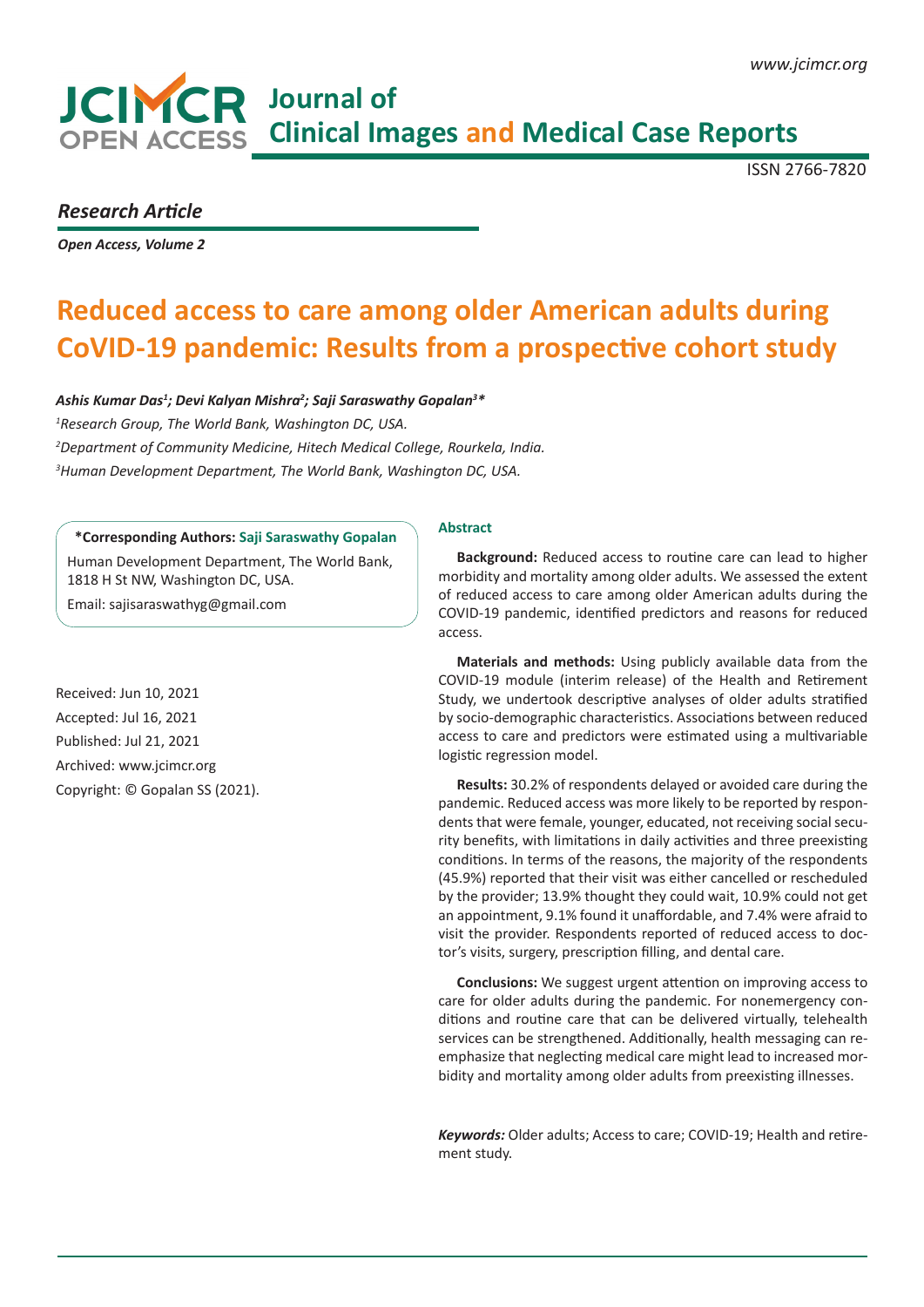**Citation:** Das AK, Mishra DK, Gopalan SS. Reduced access to care among older American adults during CoVID-19 pandemic: Results from a prospective cohort study. J Clin Images Med Case Rep. 2021; 2(4): 1240.

#### **Introduction**

As of November 24, 2020, the US has reported approximately 12.3 million confirmed cases and 257,016 deaths due to COV-ID-19 [1]. The global evidence says that a pandemic of this scale has certain potential indirect effects on essential and routine healthcare usage patterns [2-4]. There could be several plausible determinants driving the access to essential healthcare patterns, apart from the pandemic mitigation strategies such as lock down and social distancing, and severity of the pandemic itself. The existing social, demographic, and economic contexts, and underlying health conditions could be a few of such determinants. However, the current evidence is limited globally and specifically, in the USA on the indirect effects of COVID-19 on access to care for older adults during the pandemic. Due to preexisting conditions, older adults are usually at higher risk of COVID-19 related severe complications [5,6]. Additionally, negligence of routine medical care for chronic illnesses can lead to higher morbidity and mortality among older adults. There are several attempts to inform the potential impact of COVID-19 on emergency care, cardiovascular disease care, cancer care, and other essential outpatient care encompassing the general population [4,7-9]. However, to the best of our knowledge no study has explored the dimensions of access to care among the elderly population. Understanding the neglect of healthcare and potential reasons among older adults could be relevant for the policy makers to improve elderly health as the pandemic continues.

In this context, we explored access to care and its determinants among older American adults during the pandemic using a nationally representative survey. We also assessed the reasons for reduced access to care.

#### **Materials and methods**

#### **Data source**

The data were obtained from the COVID-19 module (interim release) of the Health and Retirement Study (HRS). The HRS is an ongoing prospective cohort study that is nationally representative of adults ages 50 and over in the USA [10]. Participants from the HRS are interviewed every two years and are followedup actively through regular mail contact and phone interviews. The COVID-19 module of HRS 2020 was administered to half of the random subsample of households who were originally assigned to enhanced face-to-face interviewing. This was done over two phases using two randomly halved subsamples during June and September. In this study, we use the interim release data from the June study that includes 3,266 respondents. After excluding those with missing values, 3,129 respondents were included in the final analysis.

#### **Variables**

The outcome of interest was reduced access to health care during the pandemic. In the COVID-19 module, the respondents were asked if they delayed getting medical care or did not get at all since March 2020. This response was collected as a binary variable in the data – yes if they delayed or forgone medical care and otherwise no. The predictors were age in groups (50-59, 60-69, 70-79, 80 and above), sex, education (below high school, high school, college and post-college), employment (employed,

unemployed, retired, homemaker), marital status (legally married and living with spouse, others), health insurance (none, Medicare/Medicaid, private, TriCare/VA), receipt of social security benefits, number of difficulties in activities of daily living – ADL (none, at least 1), and number of self-reported pre-existing conditions (none, 1,2,3,4 or more). Difficulties in caring for the self as a result of health or physical issues constitute ADLs. Caring for the self includes activities such as bathing, dressing up, eating, getting in or out of bed, or using toilets. Pre-existing conditions consisted of hypertension, diabetes, cancer, chronic lung disease, heart conditions, stroke, psychiatric problems, and arthritis.

#### **Statistical methods**

We undertook descriptive analyses for the respondent characteristics and presented the results stratified by subgroups for each characteristic. Correlation was tested among all respondent characteristics with the Pearson's correlation coefficient. Associations between reduced access to care and predictors (age group, sex, education, employment, marital status, health insurance, receipt of social security benefits, number of ADLs, and number of preexisting conditions) were estimated using a multivariable logistic regression model adjusting for all predictors. We considered the associations statistically significant if the p-value was below 0.05. The statistical analyses were performed using Stata Version 15 (StataCorp LLC. College Station, TX). Sampling weights were applied to all analyses to account for the HRS sampling design.

#### **Results**

#### **Descriptive analysis**

The profile of respondents is shown in table 1. Out of 3,129 respondents, slightly more than half (53.1%) were females with the single largest age group being 60 to 69 years (38.9%). Whites constituted 79.5 percent, followed by Blacks (10.9%) and others (9.6%). Around 41 percent were legally married and living with their spouses, 44 percent had college education, and about three-fifths received Social Security benefits (60.7%). A little above half (54.3%) had Medicare/Medicaid insurance, and a vast majority (88.4%) did not have any limitations in activities of daily living. Very few (14.4%) did not have any preexisting conditions. Closer to 30 percent respondents reported of reduced access to care.

#### **Predictors of reduced access to care**

There were not strong correlations between predictors and the Pearson's correlation coefficients ranged from -0.27 to 0.6. Significantly less males than females (adjusted odds ratio 0.78; p value 0.033) and older respondents than the younger ones (aOR 0.43; p value <0.001) reported reduced access to care. Similarly, respondents receiving social security benefits (aOR 0.65; p value 0.018) were less likely to have reduced access to care. Compared to respondents educated below high school, educated respondents were more likely to experience reduced access to care – high school (aOR 1.67; p value 0.047), college (aOR 2.04; p value 0.005) and post-college (aOR 3.05; p value <0.001). Likewise, respondents with limitations in activities of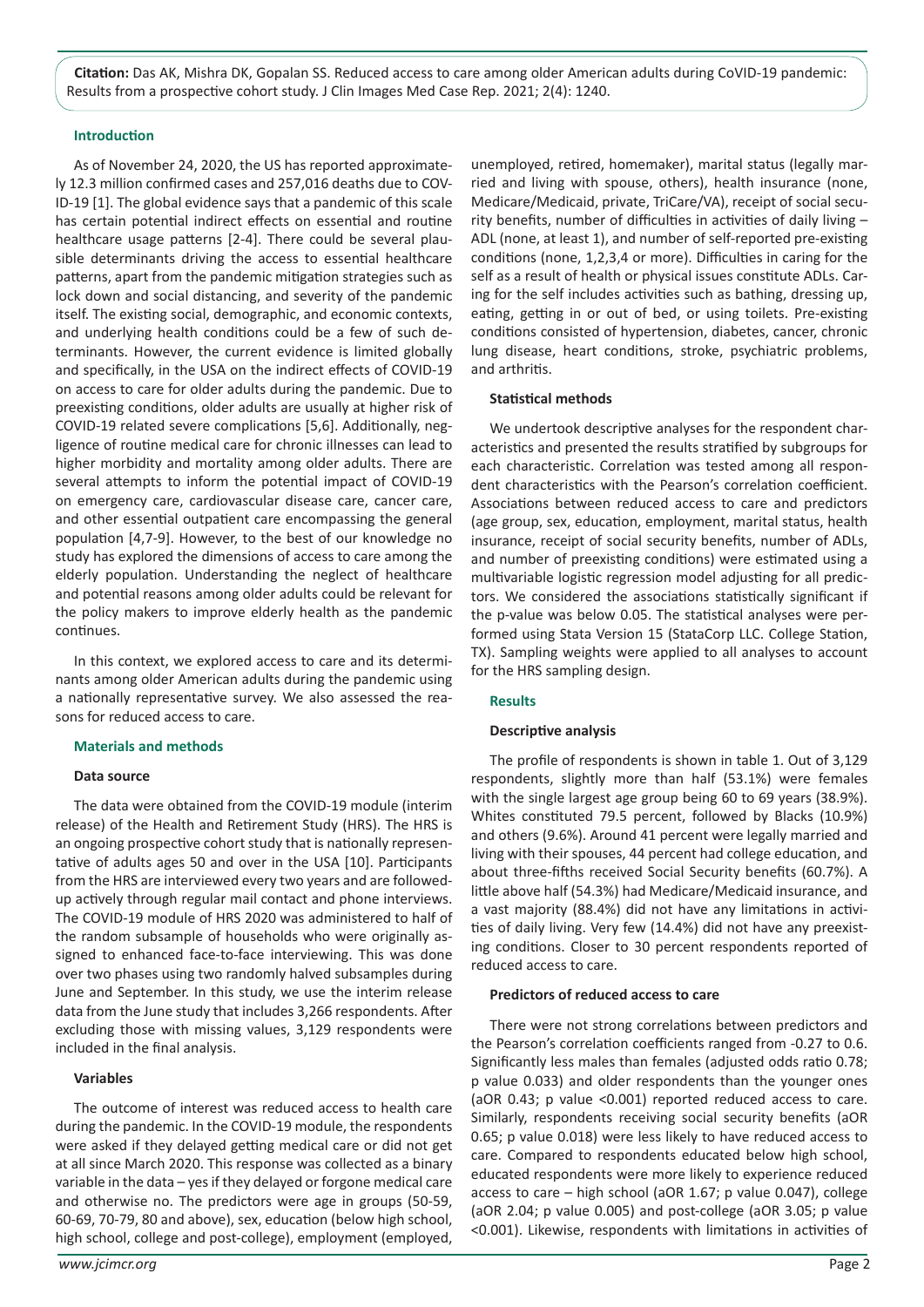daily living (aOR 2.25; p value <0.001) and those with three preexisting conditions (aOR 1.72; p value 0.016) were more likely to report reduced access. Race, marital status, employment, and health insurance were not associated with reduced access.

When asked about the reasons for reduced access, the majority of the respondents reported their visit was either cancelled or rescheduled by the provider (45.9%), whereas 13.9 percent thought they could wait, 10.9 percent could not get an appointment, 9.1 percent found it unaffordable, and 7.4 percent were afraid to visit the provider. There were 12.8 percent with other reasons for reduced access. Among the various components of health care that were either delayed or avoided, 58.8 percent of respondents did so for visiting a doctor, 14 percent for surgery, 4.9 percent for filling prescriptions, and 76.5 percent for dental care. It is worth noting that respondents reported reduced access to multiple components of care simultaneously. Therefore, the proportions may add up to more than 100 percent.

| Table 1: Sample characteristics. |       |      |  |  |  |
|----------------------------------|-------|------|--|--|--|
| Variable                         | n     | %    |  |  |  |
| Sex                              |       |      |  |  |  |
| Female                           | 1,859 | 53.1 |  |  |  |
| Male                             | 1,270 | 46.9 |  |  |  |
| Age group (Years)                |       |      |  |  |  |
| $50 - 59$                        | 650   | 20.9 |  |  |  |
| $60 - 69$                        | 1,109 | 38.9 |  |  |  |
| 70-79                            | 728   | 26.0 |  |  |  |
| 80 and older                     | 642   | 14.3 |  |  |  |
| Race                             |       |      |  |  |  |
| <b>Black</b>                     | 664   | 10.9 |  |  |  |
| White                            | 2,103 | 79.5 |  |  |  |
| Others                           | 362   | 9.6  |  |  |  |
| Education                        |       |      |  |  |  |
| <b>Below HS</b>                  | 227   | 5.4  |  |  |  |

| High school                            | 1,203 | 36.0 |  |  |  |  |
|----------------------------------------|-------|------|--|--|--|--|
| College                                | 1,283 | 44.0 |  |  |  |  |
| Post college                           | 416   | 14.6 |  |  |  |  |
| <b>Marital status</b>                  |       |      |  |  |  |  |
| Legally married and living with spouse | 1,434 | 41.4 |  |  |  |  |
| Others                                 | 1,695 | 58.6 |  |  |  |  |
| Employment                             |       |      |  |  |  |  |
| Employed                               | 862   | 31.3 |  |  |  |  |
| Unemployed                             | 630   | 18.4 |  |  |  |  |
| Retired                                | 1,475 | 46.0 |  |  |  |  |
| Homemaker                              | 162   | 4.4  |  |  |  |  |
| Receipt of social security benefits    |       |      |  |  |  |  |
| Yes                                    | 1,122 | 39.3 |  |  |  |  |
| No                                     | 2,007 | 60.7 |  |  |  |  |
| <b>Health insurance</b>                |       |      |  |  |  |  |
| No insurance                           | 160   | 4.5  |  |  |  |  |
| Medicare/Medicaid                      | 1,816 | 54.3 |  |  |  |  |
| Private/Employer                       | 984   | 35.7 |  |  |  |  |
| TriCare/VA                             | 169   | 5.5  |  |  |  |  |
| <b>Number of ADLs</b>                  |       |      |  |  |  |  |
| 0                                      | 2,720 | 88.4 |  |  |  |  |
| At least 1                             | 409   | 11.6 |  |  |  |  |
| Number of pre-existing conditions      |       |      |  |  |  |  |
| 0                                      | 397   | 14.4 |  |  |  |  |
| $\mathbf{1}$                           | 697   | 22.7 |  |  |  |  |
| $\overline{2}$                         | 801   | 26.7 |  |  |  |  |
| 3                                      | 652   | 19.3 |  |  |  |  |
| 4 or more                              | 582   | 17.0 |  |  |  |  |
| Reduced access to care                 |       |      |  |  |  |  |
| Yes                                    | 936   | 30.2 |  |  |  |  |
| No                                     | 2,193 | 69.8 |  |  |  |  |
| Total                                  | 3,129 | 100  |  |  |  |  |

| Table 2: Predictors of reduced access to care (N=936). |                    |                     |                         |         |  |  |
|--------------------------------------------------------|--------------------|---------------------|-------------------------|---------|--|--|
| Variable                                               | Reduced access (%) | Adjusted odds ratio | 95% confidence interval | p value |  |  |
| Sex                                                    |                    |                     |                         |         |  |  |
| Female                                                 | 32.4               | Reference           |                         |         |  |  |
| Male                                                   | 27.8               | 0.78                | $0.61 - 0.98$           | 0.033   |  |  |
| Age group (Years)                                      |                    |                     |                         |         |  |  |
| $50 - 59$                                              | 37.1               | Reference           |                         |         |  |  |
| $60 - 69$                                              | 33.3               | 0.86                | $0.62 - 1.20$           | 0.388   |  |  |
| 70-79                                                  | 26.0               | 0.69                | $0.45 - 1.05$           | 0.084   |  |  |
| 80 and older                                           | 19.5               | 0.43                | $0.27 - 0.66$           | < 0.001 |  |  |
| Race                                                   |                    |                     |                         |         |  |  |
| <b>Black</b>                                           | 30.5               | Reference           |                         |         |  |  |
| White                                                  | 30.6               | 1.09                | $0.83 - 1.44$           | 0.531   |  |  |
| Others                                                 | 27.0               | 0.80                | $0.52 - 1.24$           | 0.32    |  |  |
| Education                                              |                    |                     |                         |         |  |  |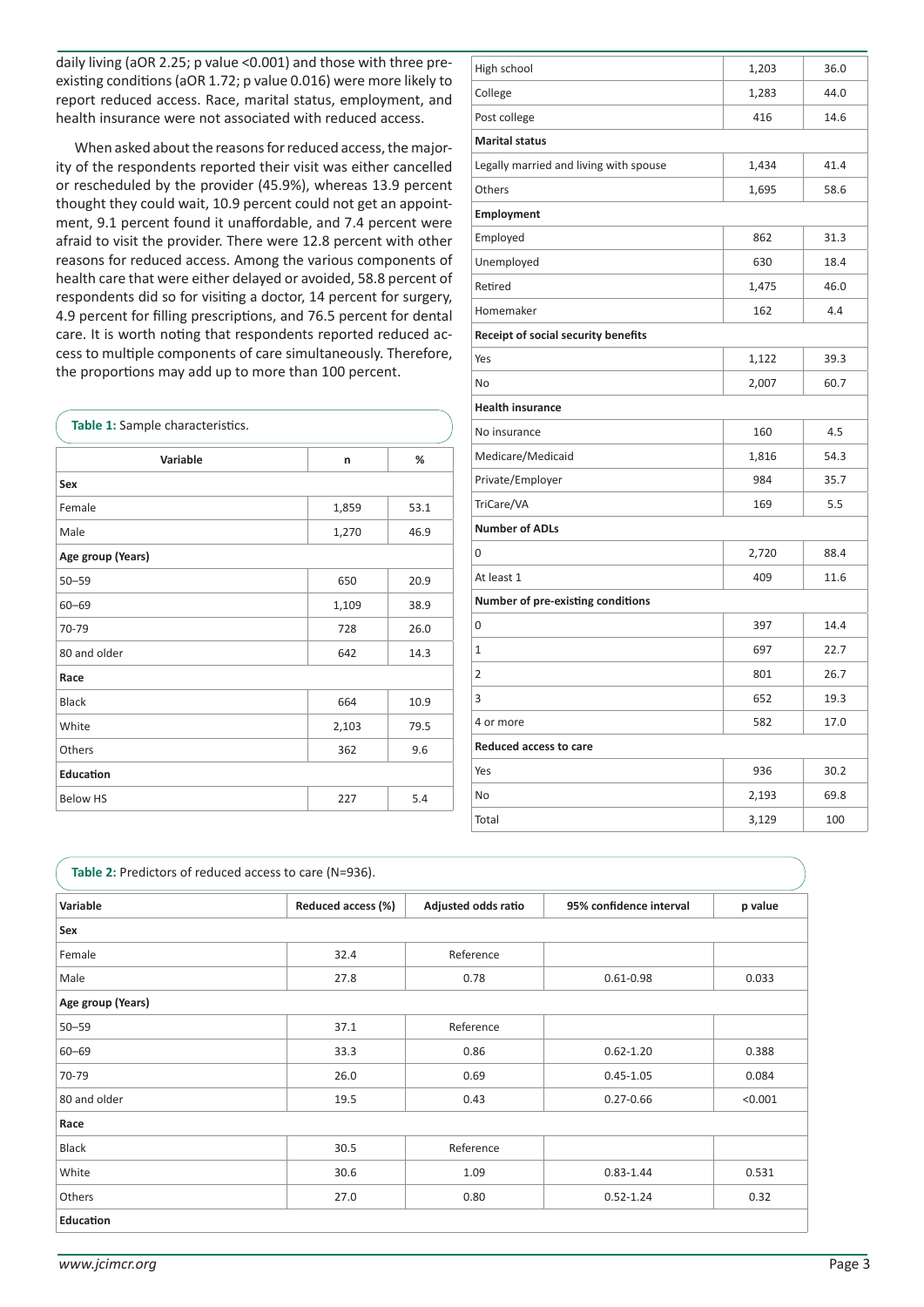| <b>Below HS</b>                        | 17.1 | Reference |               |         |  |  |
|----------------------------------------|------|-----------|---------------|---------|--|--|
| High school                            | 26.6 | 1.67      | 1.01-2.76     | 0.047   |  |  |
| College                                | 31.7 | 2.04      | 1.23-3.37     | 0.005   |  |  |
| Post college                           | 39.7 | 3.05      | 1.75-5.30     | < 0.001 |  |  |
| <b>Marital status</b>                  |      |           |               |         |  |  |
| Legally married and living with spouse | 31.3 | Reference |               |         |  |  |
| Others                                 | 29.4 | 0.86      | $0.68 - 1.08$ | 0.198   |  |  |
| Employment                             |      |           |               |         |  |  |
| Employed                               | 35.7 | Reference |               |         |  |  |
| Unemployed                             | 31.3 | 0.85      | $0.59 - 1.23$ | 0.392   |  |  |
| Retired                                | 27.1 | 1.02      | $0.73 - 1.42$ | 0.906   |  |  |
| Homemaker                              | 19.6 | 0.56      | $0.31 - 1.02$ | 0.057   |  |  |
| Receipt of social security benefits    |      |           |               |         |  |  |
| No                                     | 36.9 | Reference |               |         |  |  |
| Yes                                    | 25.9 | 0.65      | $0.46 - 0.93$ | 0.018   |  |  |
| <b>Health insurance</b>                |      |           |               |         |  |  |
| No insurance                           | 30.8 | Reference |               |         |  |  |
| Medicare/Medicaid                      | 27.5 | 0.99      | $0.57 - 1.73$ | 0.983   |  |  |
| Private                                | 34.7 | 0.96      | $0.56 - 1.64$ | 0.884   |  |  |
| TriCare/VA                             | 27.4 | 0.97      | $0.47 - 2.00$ | 0.938   |  |  |
| <b>Number of ADLs</b>                  |      |           |               |         |  |  |
| $\mathsf 0$                            | 28.9 |           |               |         |  |  |
| At least 1                             | 40.6 | 2.25      | 1.64-3.09     | < 0.001 |  |  |
| Number of pre-existing conditions      |      |           |               |         |  |  |
| $\mathsf{O}\xspace$                    | 27.4 | Reference |               |         |  |  |
| $\mathbf{1}$                           | 31.0 | 1.39      | $0.92 - 2.11$ | 0.12    |  |  |
| $\overline{2}$                         | 31.7 | 1.44      | $0.96 - 2.17$ | 0.082   |  |  |
| 3                                      | 32.5 | 1.72      | 1.11-2.68     | 0.016   |  |  |
| 4 or more                              | 26.6 | 1.26      | $0.80 - 1.98$ | 0.31    |  |  |

#### **Discussion**

The COVID-19 pandemic has directly and indirectly affected access to health care across the world [7,8,11-13]. In this study, we show that 30 percent of older adults either delayed or forgone care during the pandemic. Moreover, reduced access was more likely to be reported by respondents that were female, younger, educated, not receiving social security benefits, with limitations in daily activities and three preexisting conditions.

In a web-based survey administered to American adults, the prevalence of reduced access among older adults over 65 years was 33.5 per cent [14]. This study also found females, multiple preexisting medical conditions, higher education and having health insurance were significantly associated with reduced access among all age groups. The Research and Development Survey (RANDS) undertaken by the National Center for Health Statistics during COVID-19 shows 39.5 per cent of older adults had reduced access to care [15]. Overall, females and education of above bachelor's degree were more likely to report missing care. Additionally, about 31 percent of older adults reported to have scheduled at least one telehealth appointment. The proportion of respondents reporting reduced access to care in these studies are higher than our study. The differences in the reduced access to care are possibly due to differing methodologies and recall periods. For instance, our study includes

a nationally representative sample of older adults, whereas it was not the case with other studies. However, in line with these similar studies, our study finds female respondents and those with higher education levels tend to report reduced access to care during the pandemic. Among the elderly, research shows that being female is associated with reduced access even during non-pandemic times [16,17]. We believe that respondents with higher education could be more aware of the risk of exposure to COVID-19 infection and hence delayed or avoided care altogether [18].

As reported by the respondents in our study, the primary reasons for reduced access were due to cancellation, rescheduling, or not getting appointments. During the pandemic, health care providers and practices are striving to maintain stricter infection prevention and control guidelines with limited resources [19,20]. This could have led to cancellations and rescheduling of visits to keep the patients and providers safe from potential spread of the infection. Respondents that need regular medical visits or prescription filling are more likely to have reduced access during the pandemic. Ironically, most of them suffer from preexisting conditions and research shows that they are at risk of developing serious complications if infected with COVID-19 [5]. Based on our findings, we suggest urgent attention on improving access to care for older adults during the pandemic. For nonemergency conditions and routine care that can be deliv